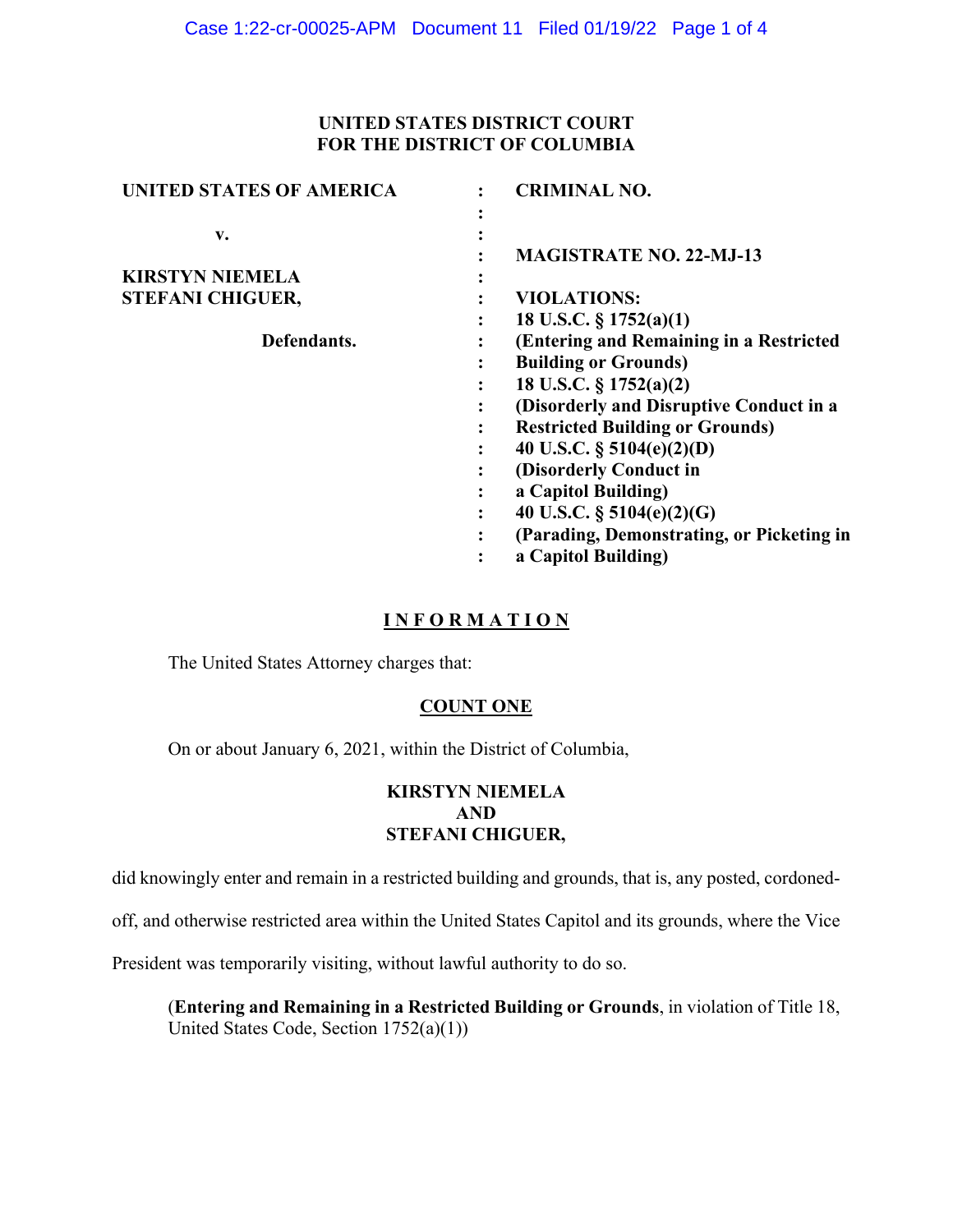Case 1:22-cr-00025-APM Document 11 Filed 01/19/22 Page 2 of 4

#### **COUNT TWO**

On or about January 6, 2021, within the District of Columbia,

# **KIRSTYN NIEMELA AND STEFANI CHIGUER,**

did knowingly, and with intent to impede and disrupt the orderly conduct of Government business and official functions, engage in disorderly and disruptive conduct in and within such proximity to, a restricted building and grounds, that is, any posted, cordoned-off, and otherwise restricted area within the United States Capitol and its grounds, where the Vice President was temporarily visiting, when and so that such conduct did in fact impede and disrupt the orderly conduct of Government business and official functions.

(**Disorderly and Disruptive Conduct in a Restricted Building or Grounds**, in violation of Title 18, United States Code, Section 1752(a)(2))

### **COUNT THREE**

On or about January 6, 2021, within the District of Columbia,

### **KIRSTYN NIEMELA AND STEFANI CHIGUER,**

willfully and knowingly engaged in disorderly and disruptive conduct within the United States Capitol Grounds and in any of the Capitol Buildings with the intent to impede, disrupt, and disturb the orderly conduct of a session of Congress and either House of Congress, and the orderly conduct in that building of a hearing before or any deliberation of, a committee of Congress or either House of Congress.

(**Disorderly Conduct in a Capitol Building**, in violation of Title 40, United States Code, Section 5104(e)(2)(D))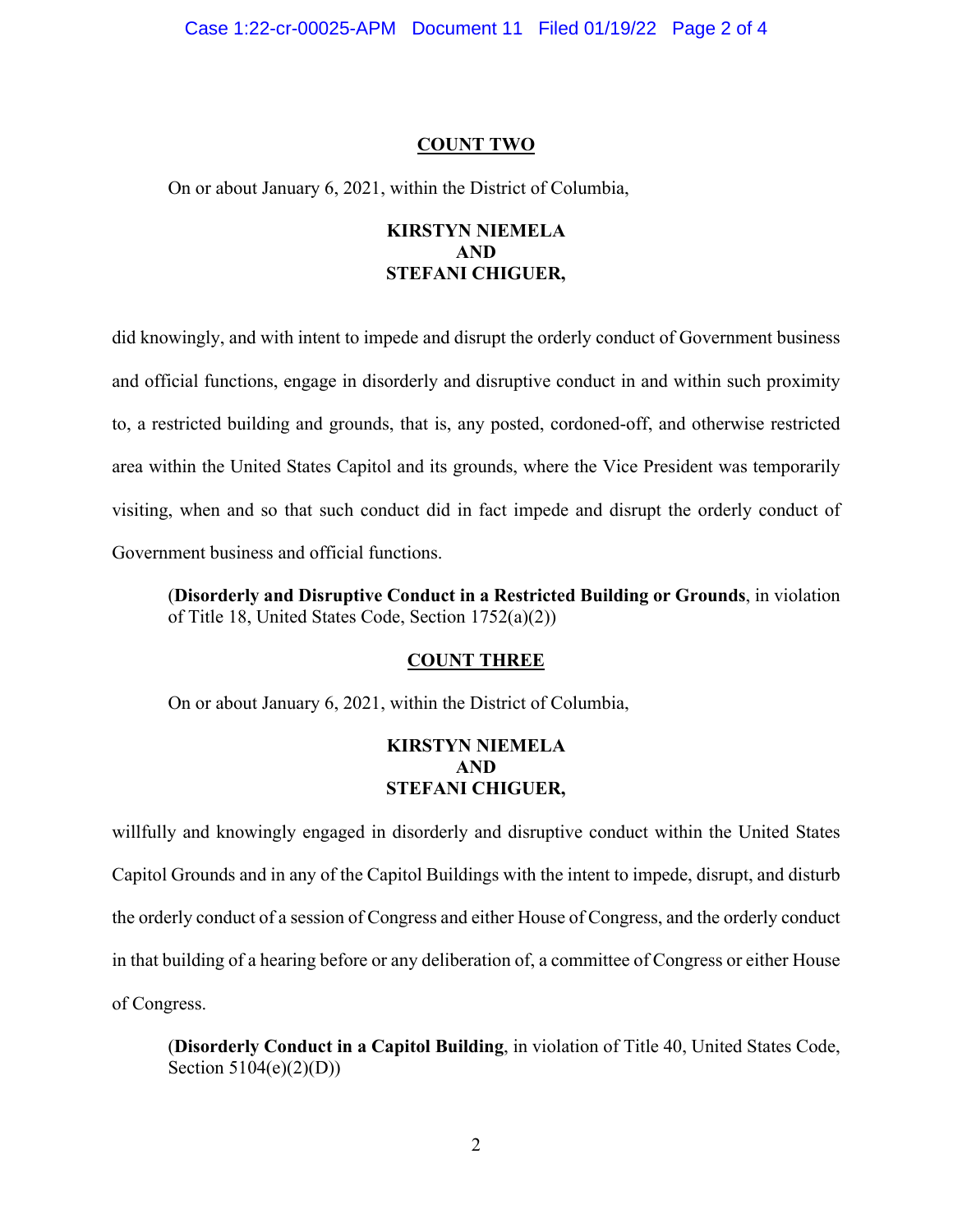Case 1:22-cr-00025-APM Document 11 Filed 01/19/22 Page 3 of 4